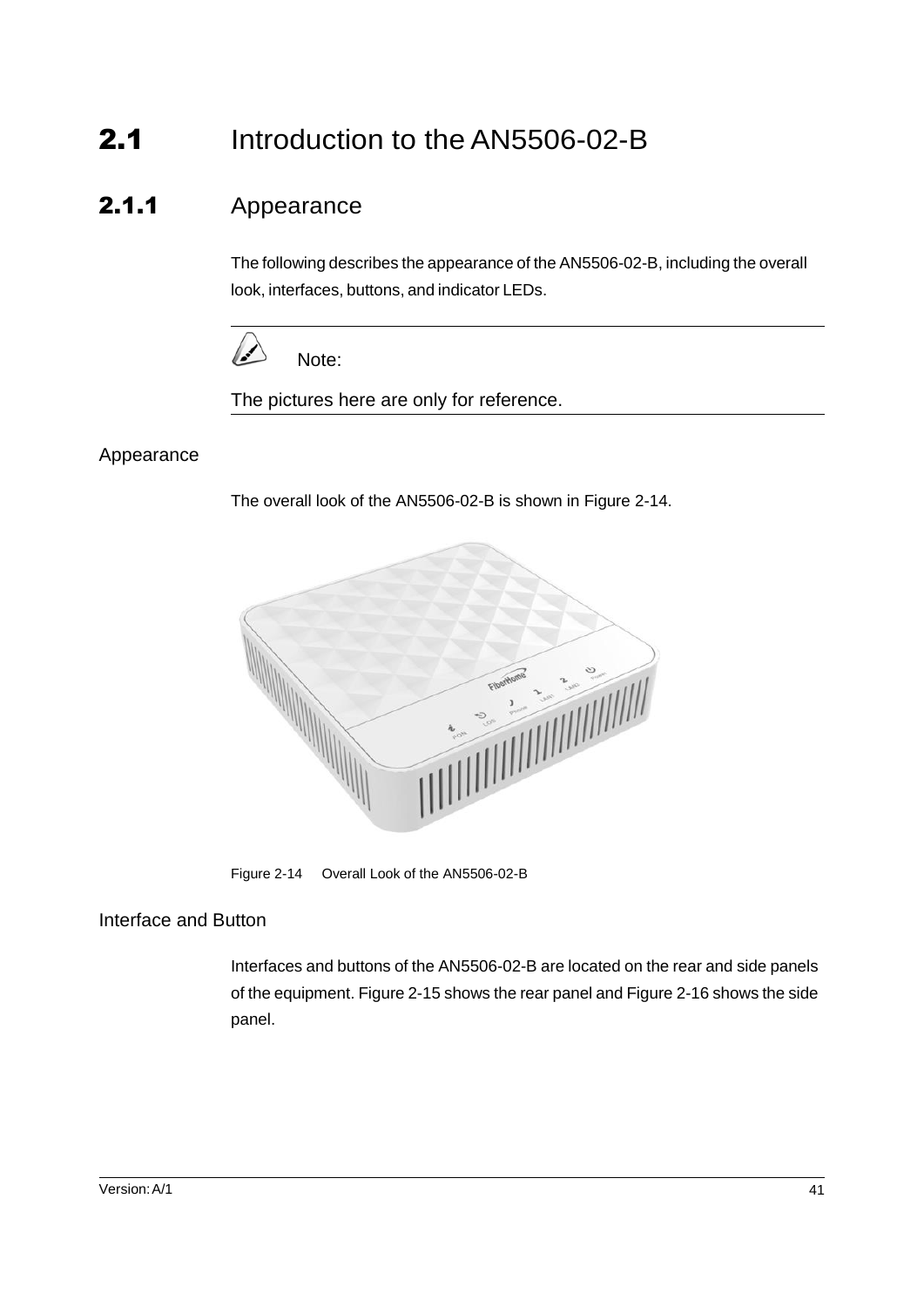

Figure 2-15 Rear Panel of the AN5506-02-B

<span id="page-1-0"></span>

<span id="page-1-1"></span>Figure 2-16 Side Panel of the AN5506-02-B

[Table 2-24](#page-1-2) describes the interfaces and buttons of the AN5506-02-B.

<span id="page-1-2"></span>

| Table 2-24 | Interfaces and Buttons of the AN5506-02-B |
|------------|-------------------------------------------|
|------------|-------------------------------------------|

| Interface and<br><b>Button</b> | Description                                                  | <b>Function</b>                                                                                                                                                                                     |
|--------------------------------|--------------------------------------------------------------|-----------------------------------------------------------------------------------------------------------------------------------------------------------------------------------------------------|
| On/Off                         | Turns on or off the power for the equipment.<br>Power switch |                                                                                                                                                                                                     |
| Power                          | Power interface                                              | Connects with the power adapter.                                                                                                                                                                    |
| LAN1, LAN2                     | Ethernet interface                                           | Connects with the computer, IP router or IP set<br>top box.                                                                                                                                         |
| Phone                          | Telephone interface                                          | Connects to the user's telephone.                                                                                                                                                                   |
| <b>PON</b>                     | Fiber interface                                              | Connects with optical fiber for uplink access.                                                                                                                                                      |
| Light                          | Indicator LED switch                                         | Turns on or off the indicator LEDs.                                                                                                                                                                 |
| Reset                          | Reboot button                                                | Pressing down the button for no more than 5<br>seconds to reboot the equipment; pressing<br>down the button for more than 5 seconds to<br>restore the factory settings and reboot the<br>equipment. |

### Indicator LEDDescription

Indicator LEDs of the AN5506-02-B are located on the front panel of the equipment. [Table 2-25](#page-2-0) describes the indicator LEDs.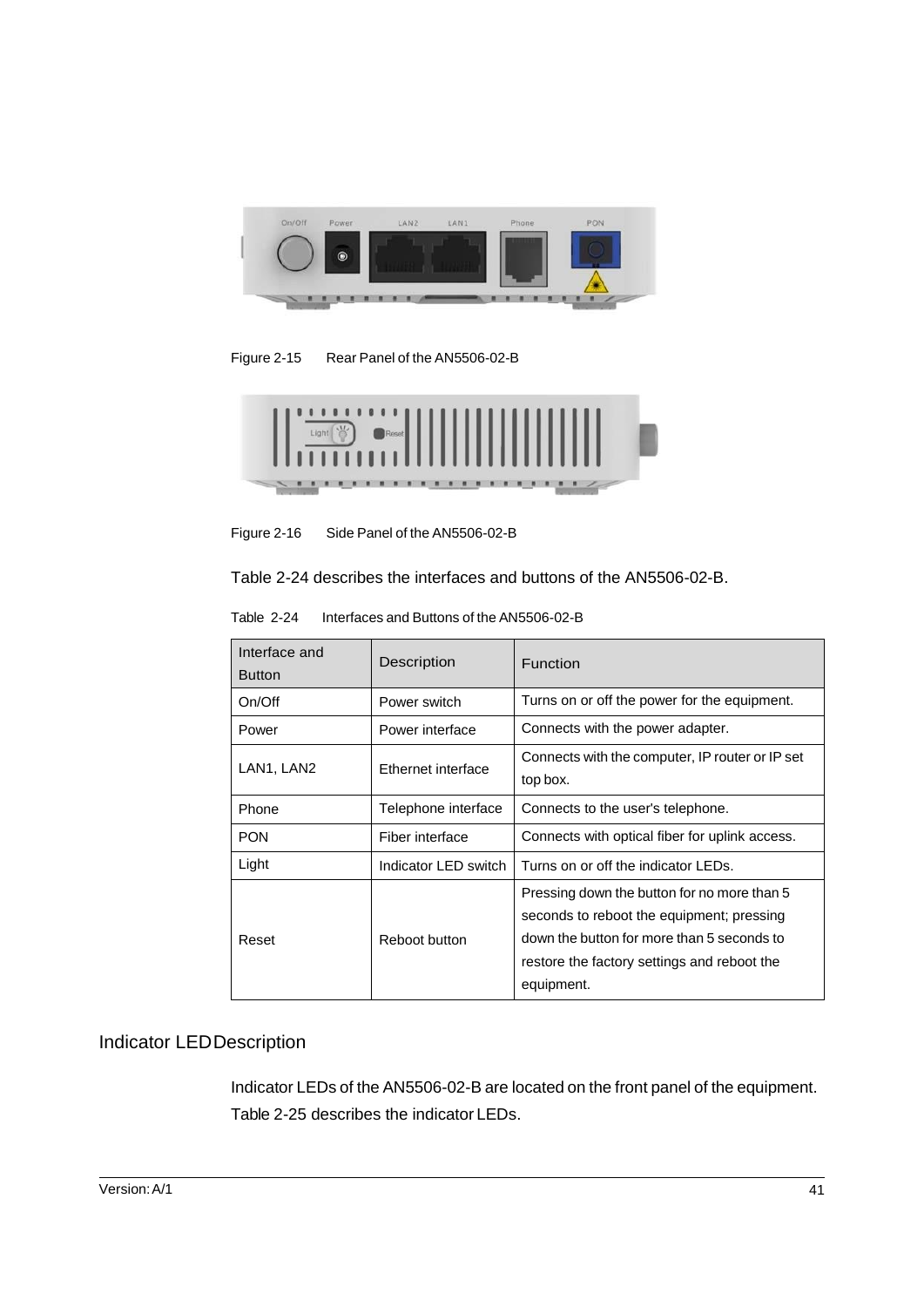<span id="page-2-0"></span>

| <b>Indicator LEDs</b> | Meaning                            | Color | <b>Status</b>   | <b>Status Description</b>                        |
|-----------------------|------------------------------------|-------|-----------------|--------------------------------------------------|
| Power                 | Power status                       | Green | ON              | The equipment is powered on.                     |
|                       | indicator LED                      |       | <b>OFF</b>      | The equipment is not powered on.                 |
|                       |                                    | Green | ON              | The interface is connected to the user terminal  |
|                       | Ethernet interface                 |       |                 | and no data is transmitted.                      |
| LAN1, LAN2            | status indicator<br><b>LED</b>     |       | <b>Blinking</b> | The interface is transmitting / receiving data.  |
|                       |                                    |       | <b>OFF</b>      | The interface is not connected to the user       |
|                       |                                    |       |                 | terminal.                                        |
| Phone                 | Phone port status<br>indicator LED | Green | <b>ON</b>       | The port is registered in the softswitch system. |
|                       |                                    |       | Blinking        | Service flow is found at the port.               |
|                       |                                    |       | <b>OFF</b>      | The port is not registered in the softswitch     |
|                       |                                    |       |                 | system.                                          |
| <b>LOS</b>            | Optical signal                     | Red   | Blinking        | The equipment has not received the optical       |
|                       | status indicator                   |       |                 | signal.                                          |
|                       | <b>LED</b>                         |       | <b>OFF</b>      | The equipment has received the optical signal.   |
| <b>PON</b>            | Register status<br>indicator LED   | Green | ON              | The ONT is activated.                            |
|                       |                                    |       | <b>Blinking</b> | The ONT is being activated.                      |
|                       |                                    |       | OFF             | Activation of the ONT is not yet started.        |

#### Table 2-25 Indicator LEDs on the AN5506-02-B

## 2.1.2 Product Characteristics

The AN5506-02-B can be used together with the OLT equipment to make up a GPON system and access multiple services for users. The AN5506-02-B has the followingcharacteristics:

#### 1. GPON accesscapability

- ◆ Conforms to ITU-T G.984 series of standards, with good interoperability.
- ◆ Provides large-capacity GPON transmission bandwidth: supports 2.5 Gbit/s for the downlink rate and 1.25 Gbit/s for the uplink rate.
- Supports the DBA (Dynamic Bandwidth Allocation) algorithm.
- Supports long-haul transmission. The maximum transmission distance can reach 20km.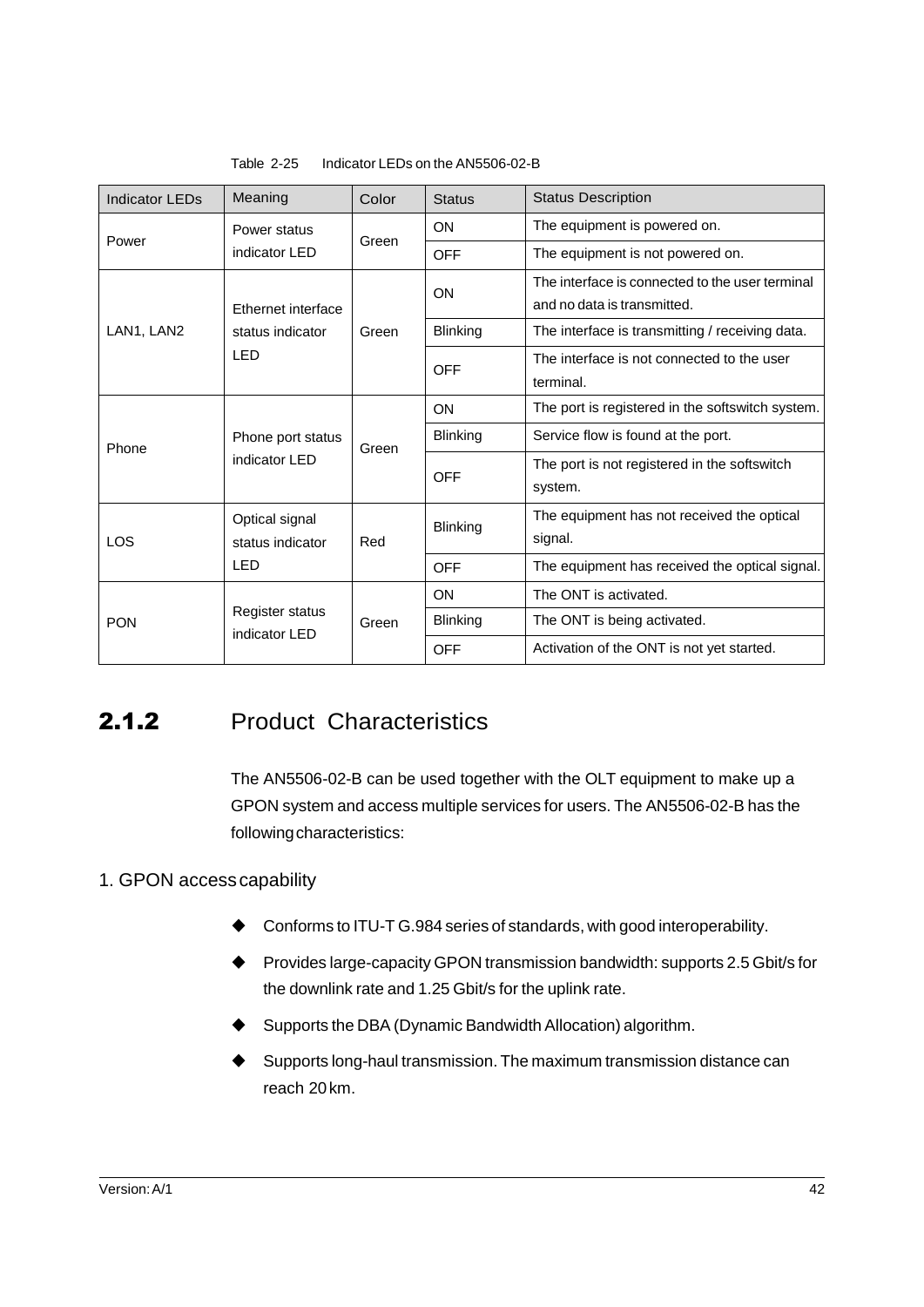### 2. Abundant servicetypes

The equipment provides abundant physical interfaces on the subscriber side to access multiple services such as Internet access, video and voice services.

#### 3. Gateway functions

- Serves as home gateway and provides abundant and reliable gateway functions.
- Functions as the DHCP Server to cater for application demands in different scenarios.
- ◆ Supports configuring protection against DoS attack, filtering of MAC addresses, IP addresses and URL addresses, firewall and ACL rules to guarantee safe operation of the equipment.
- 4. Remote automatic provisioning of services, maintenance and management
	- ◆ The equipment adopts the management based on TR-069 and OMCI, and supports TR-069 over OMCI. It can manage terminal services without IP network, which facilitates automatic provisioning, maintenance and management of services remotely.
	- Supports configuring the global profile and delivering the XML configuration file on the network management system. Only a few changes are required to deliver the ONT services in a batch manner and make network adjustment.
	- Supports configuring the user-defined upgrade policies on the network management system so that the equipment can be upgraded automatically after being powered on.
	- Supports collecting performance data of the ONT remotely via the network management system to enable real-time monitoring of the network performance.
	- Supports remote fault isolation for the ONT via the network management system. Faults can be isolated remotely according to the alarms reported to reduce the maintenance cost.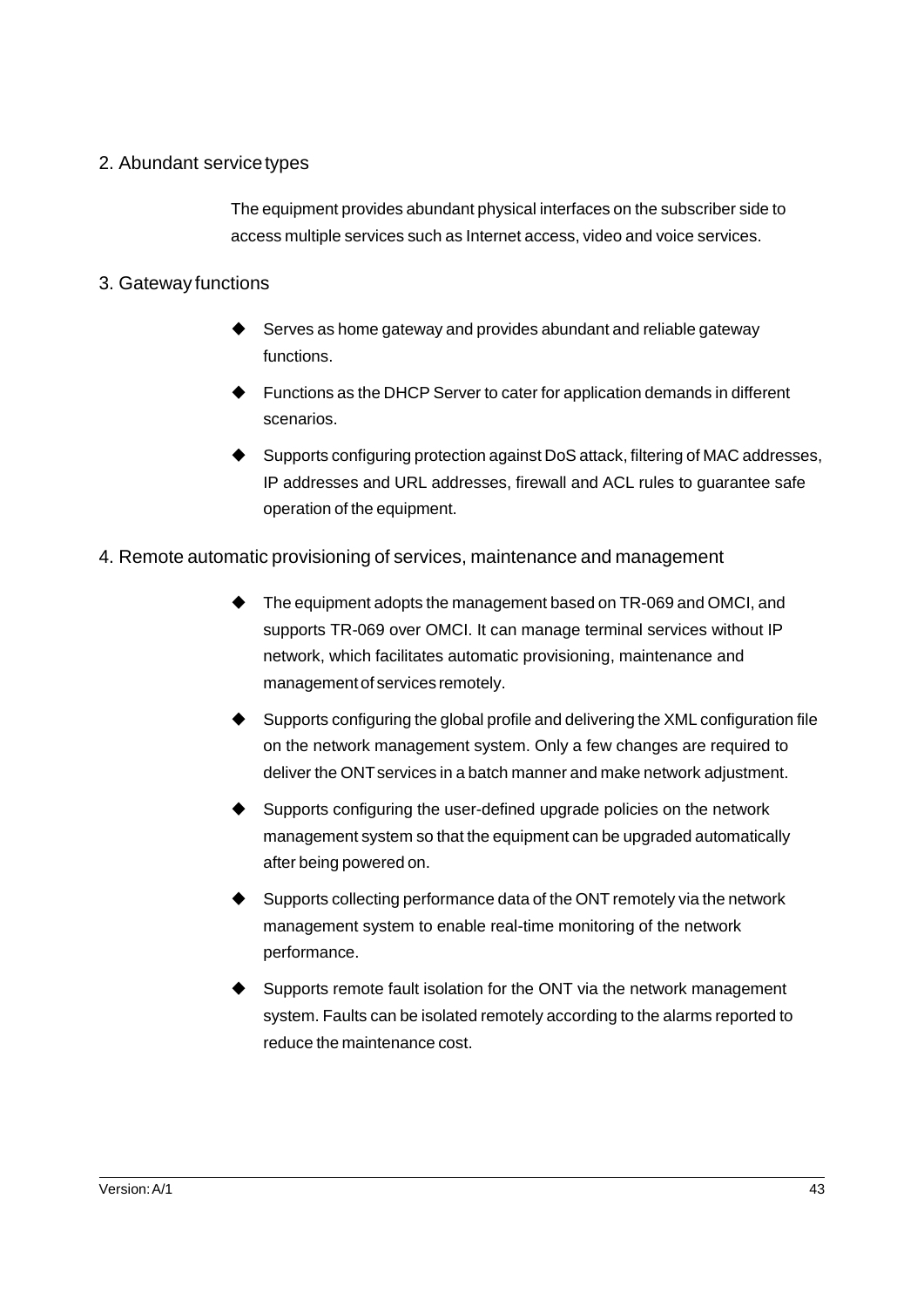# 2.1.3 Functions and Features

#### [Table 2-26](#page-4-0) lists the functions and features of the AN5506-02-B.

| Table 2-26 | Functions and Features of the AN5506-02-B |  |
|------------|-------------------------------------------|--|
|            |                                           |  |

<span id="page-4-0"></span>

| Item        |                                         | Description                                                                                                                                                                                                                                |
|-------------|-----------------------------------------|--------------------------------------------------------------------------------------------------------------------------------------------------------------------------------------------------------------------------------------------|
|             | <b>GPON</b> interface<br>specifications | Compliant with standards ITU-T G.984.1, G.984.2, G.984.3 and G.984.4.                                                                                                                                                                      |
|             |                                         | Supports GEM encapsulation (Ethernet over GEM is supported, but ATM<br>encapsulation is not supported).                                                                                                                                    |
|             |                                         | The GPON system adopts the single-fiber bidirectional transmission mechanism,<br>using the TDMA mode with the wavelength 1310 nm in the uplink direction, and<br>the broadcast mode with the wavelength 1490 nm in the downlink direction. |
|             |                                         | Supports the embedded OAM message, PLOAM message and OMCI message.                                                                                                                                                                         |
|             |                                         | Supports the splicing of data packets and OMCI protocol packets in the uplink<br>direction. Splicing with adaptive message length and that with fixed length are<br>supported.                                                             |
|             |                                         | Supports bearing the downlink broadcast packets and unknown multicast packets<br>via the broadcast GEM port.                                                                                                                               |
|             | <b>GEM Port</b>                         | Supports mapping from GEM ports to T-CONTs.                                                                                                                                                                                                |
|             |                                         | Supports multiple flow mapping modes.                                                                                                                                                                                                      |
|             |                                         | Supports the GEM port loopback.                                                                                                                                                                                                            |
| <b>GPON</b> |                                         | Supports T-CONTs of Type 1 to Type 5.                                                                                                                                                                                                      |
|             | <b>T-CONT</b>                           | A T-CONT supports no less than 64 GEM ports.                                                                                                                                                                                               |
|             |                                         | Supports eight T-CONTs.                                                                                                                                                                                                                    |
|             | <b>DBA</b>                              | Supports DBA in the SR and NSR modes.                                                                                                                                                                                                      |
|             |                                         | Supports DBA Piggy-back DBRu Mode 0.                                                                                                                                                                                                       |
|             | <b>FEC</b>                              | Supports bi-directional FEC: downlink FEC decoding and uplink FEC encoding.                                                                                                                                                                |
|             |                                         | Supports downlink FEC performance statistics.                                                                                                                                                                                              |
|             |                                         | Supports encryption of downlink unicast data channel.                                                                                                                                                                                      |
|             | Encryption                              | Supports the AES-128 encryption algorithm.                                                                                                                                                                                                 |
|             |                                         | Supports generation of the key and response to the OLT's request for key.                                                                                                                                                                  |
|             |                                         | Supports OMCI channel encryption.                                                                                                                                                                                                          |
|             | Registration<br>authentication          | Supports the ONT registration process as specified in ITU-T. G.984.3.                                                                                                                                                                      |
|             |                                         | Supports four authentication modes: SN, Password, SN + Password and LOID.                                                                                                                                                                  |
|             |                                         | Supports performance statistics for the Ethernet interface.                                                                                                                                                                                |
|             |                                         | Supports performance statistics for the GEM interface.                                                                                                                                                                                     |
| Ethernet    |                                         | Complies with the IEEE 802.3 standard.                                                                                                                                                                                                     |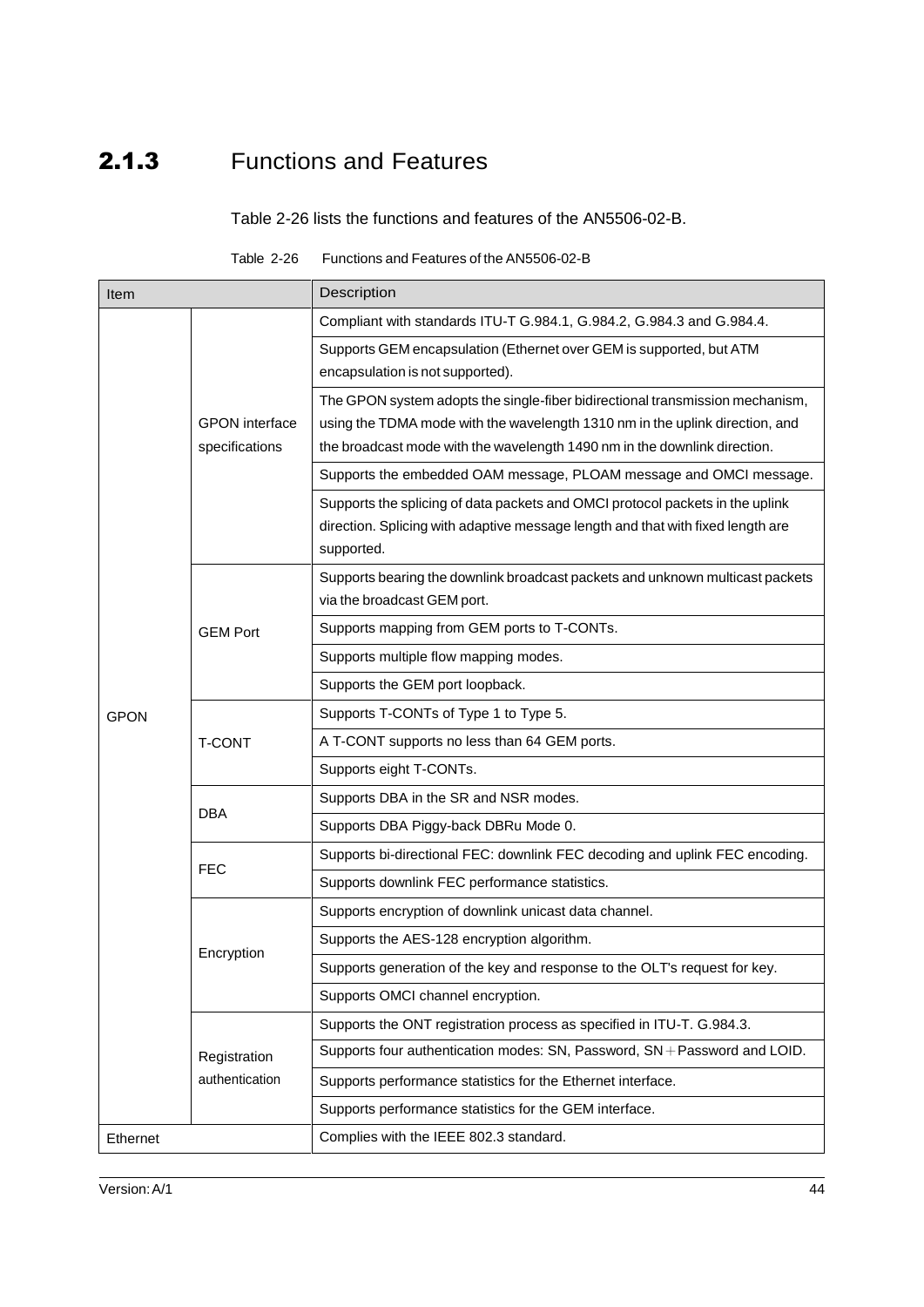#### Table 2-26 Functions and Features of the AN5506-02-B (Continued)

| Item                  | Description                                                                                                                            |
|-----------------------|----------------------------------------------------------------------------------------------------------------------------------------|
|                       | Supports configuring the Ethernet interface rate, working mode, and MDI/MDIX<br>auto-negotiation mode.                                 |
|                       | Supports manual configuration to the rate 10/100/1000 Mbit/s.                                                                          |
|                       | Supports manual configuration of the half duplex or full duplex mode.                                                                  |
|                       | Supports unlink / downlink rate control based on the Ethernet interface, with the<br>control granularity of 64 kbit/s.                 |
|                       | Supports the PAUSE flow control.                                                                                                       |
|                       | Supports the loopback detection at the subscriber side.                                                                                |
|                       | Supports learning up to 1024 MAC addresses.                                                                                            |
|                       | Supports global configuration of enabling / disabling the MAC address learning<br>function.                                            |
|                       | Supports remote configuration of the MAC address aging time. The value ranges<br>between 0s and 300s. The default value is 80s.        |
|                       | Supports the IGMP Snooping protocol.                                                                                                   |
|                       | Supports IGMP v1/v2/v3.                                                                                                                |
|                       | Supports filtering and forwarding of multicast MAC addresses.                                                                          |
|                       | Supports controllable multicast and uncontrollable multicast.                                                                          |
|                       | Supports fast leave.                                                                                                                   |
|                       | Supports translation, transparent transmission and stripping of the multicast VLAN<br>tags.                                            |
|                       | Supports VLAN translation for the uplink multicast protocol packets.                                                                   |
| Multicast             | Supports filtering the downlink multicast packets.                                                                                     |
|                       | Supports bearing downlink multicast service flow and IGMP signaling packets via<br>different GEMports.                                 |
|                       | Supports configuration of the multicast GEM ports.                                                                                     |
|                       | Supports authentication of the GEM ports.                                                                                              |
|                       | Supports no less than 256 multicast groups.                                                                                            |
|                       | Uses the IPoE/PPPoE mode for the multicast services.                                                                                   |
|                       | Supports the IPv6 Snooping multicast service, supports the MLDv1 information,<br>MLDv2 query information and MLDv2 report information. |
|                       | Supports the IEEE 802.1Q VLAN standard.                                                                                                |
| <b>VLAN</b>           | Supports joining the 802.1Q VLAN in the tag / untag mode.                                                                              |
|                       | Supports up to 4095 VLANs.                                                                                                             |
| Wire-speed forwarding | Supports Layer 2 / Layer 3 wire-speed forwarding.                                                                                      |
| Layer 3 features      | Supports the IPv4/v6 dual stack.                                                                                                       |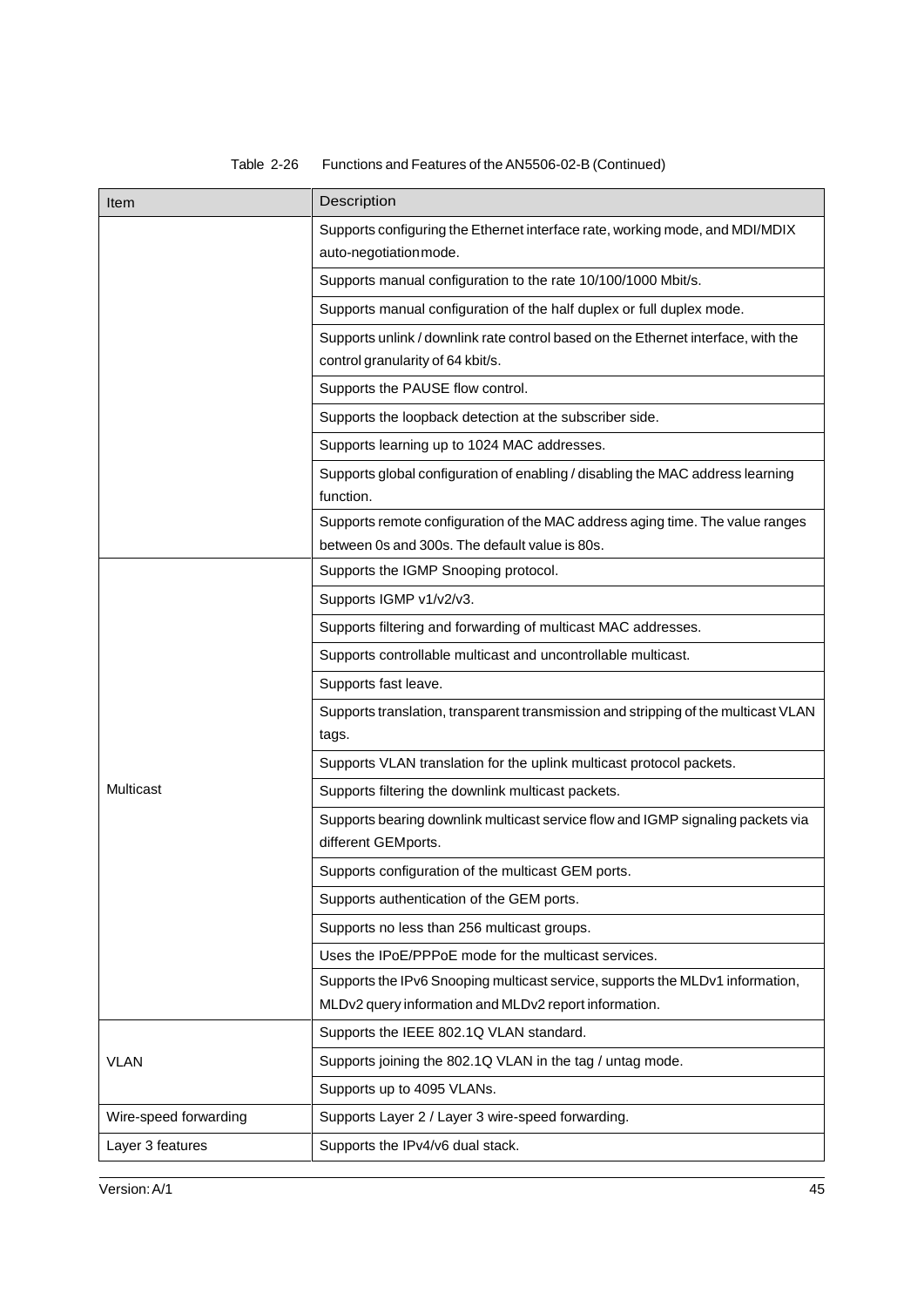| Table 2-26 | Functions and Features of the AN5506-02-B (Continued) |  |
|------------|-------------------------------------------------------|--|
|------------|-------------------------------------------------------|--|

| Item                       | Description                                                                                                                                                                                               |
|----------------------------|-----------------------------------------------------------------------------------------------------------------------------------------------------------------------------------------------------------|
|                            | Supports obtaining network parameters such as the user IP address, subnet<br>mask and DNS in the DHCP mode. Supports reporting the physical location of the<br>Ethernet interface based on DHCP Option82. |
|                            | Supports obtaining user IP addresses in the PPPoE mode, and supports the<br>PPPoE+ function for precise identification of users.                                                                          |
|                            | Supports static routing and default routing.                                                                                                                                                              |
|                            | Supports DDNS, NAT, port forwarding and DMZ.                                                                                                                                                              |
|                            | Supports ARP, UPnP, ALG, Portal and QoS.                                                                                                                                                                  |
|                            | Supports the protocols H.248 and SIP.                                                                                                                                                                     |
|                            | Supports the speech encoding modes such as G.711, G.729, G.723.1 and G.722.                                                                                                                               |
|                            | Provides a phone number for each connected telephone set.                                                                                                                                                 |
| Voice                      | Supports static and dynamic jitter buffer.                                                                                                                                                                |
|                            | Supports DTMF detection.                                                                                                                                                                                  |
|                            | Supports RFC 2833 for transmitting / receiving DTMF.                                                                                                                                                      |
|                            | Supports RTP/RTCP (RFC 3550).                                                                                                                                                                             |
|                            | Supports the firewall.                                                                                                                                                                                    |
|                            | Supports packet filtering.                                                                                                                                                                                |
|                            | Supports filtering MAC addresses.                                                                                                                                                                         |
|                            | Supports filtering URL addresses.                                                                                                                                                                         |
| Security                   | Supports protection against illegal message (DoS, ARP) attacks; supports<br>suppression of broadcast storms.                                                                                              |
|                            | Supports configuring the HTTPS safe channel.                                                                                                                                                              |
|                            | Supports configuring ACL rules for the ONT.                                                                                                                                                               |
|                            | Supports remote control.                                                                                                                                                                                  |
|                            | Supports local service configuration, query and software upgrade based on the<br>Web page.                                                                                                                |
|                            | Supports management of the OMCI configuration and queries.                                                                                                                                                |
| Management and maintenance | Supports delivering the XML configuration file via the OMCI, alarm reporting,<br>alarm synchronization and performance statistics.                                                                        |
|                            | Supports automatic provisioning of services, equipment management and<br>software upgrade remotely based on OMCI/TR-069.                                                                                  |
|                            | Supports query of the ONT optical module information.                                                                                                                                                     |
|                            | Supports TYPE B protection.                                                                                                                                                                               |
| QoS                        | Provides abundant QoS functions; supports global configuration of queue<br>priorities and flexible mapping of 802.1p values in packets.                                                                   |